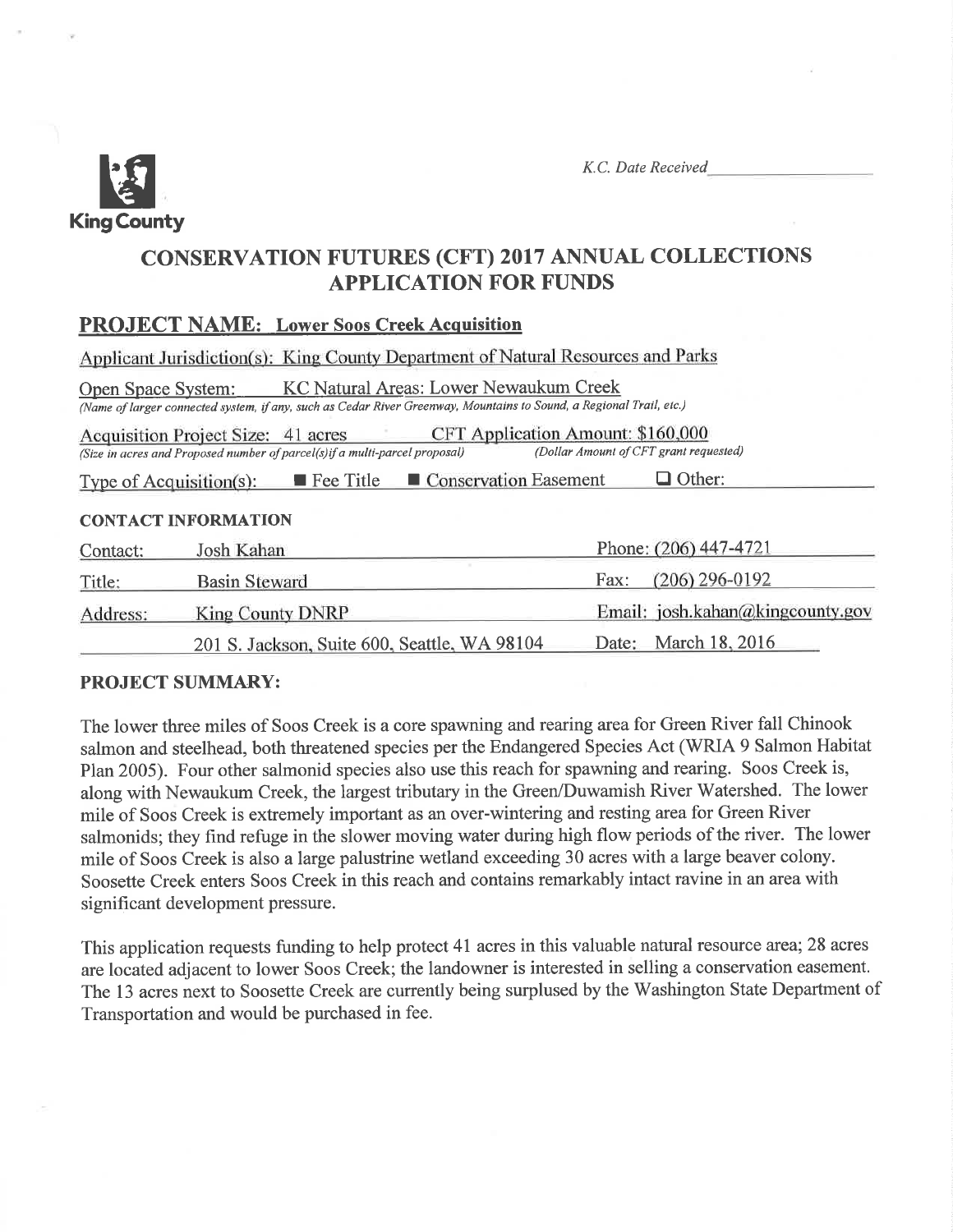## 1. OPEN SPACE RESOURCES

Review the attached evaluation criteria. For the **proposed acquisition parcel(s)**, please (1) mark those criteria that apply, and  $(2)$  describe in the space below how the proposed acquisition satisfies each marked criteria.

- **A.** Wildlife habitat or rare plant reserve  $\Box$  E. Historic/cultural resources IB. Salmon habitat and aquatic resources  $\Box$  F. Urban passive-use natural arealgreenbelt
- 
- 
- 
- 
- 
- C. Scenic resources G. Park/open space or natural corridor addition
- $\blacksquare$  D. Community separator  $\blacksquare$  H. Passive recreation opportunity/unmet needs

Wildlife Habitat/Plants - Lower Soos Creek provides varied and merging habitat types (palustrine wetlands, streams, floodplain, steep slopes, ravines, riparian zones, and forested uplands. This ecosystem diversity of provides a variety of habitat types for many species of fish and wildlife including Chinook and steelhead salmon, bald eagle, great blue heron, pileated woodpecker, big brown bat, fisher, mink, Western toad, and Van Dyke's salamander. Other wildlife in this area include cougar, black bear, bobcat, and red fox. The North Rainier Elk Herd (White River Unit) with 600-900 individuals is one of l0 documented elk herds in state. Birds species include turkey vulture, wood duck, western screech-owl, barn owl, and goldfinch.

Salmon Habitat/Aquatic Resources – Protection and restoration of refuge habitat such as tributaries is a primary goal of the WRIA 9 Salmon Habitat Plan (2005) for the MGR sub-basin. The Plan states: "Refugia are areas within a watershed that provide persistent habitat conditions that support the population during environmental perturbations." The Soos Creek parcel protects refuge habitat. Another Plan goal is to protect and restore spawning and rearing habitat in Lower Soos Creek, one of the few areas in the watershed that would assist in maintaining spatial structure in salmonid populations because of the diversity of landscapes.

Scenic Resources - These parcels provide excellent scenic opportunities associated. Visitors can observe extensive forests, steep slopes, a beautiful ravine, streams, and wetlands. Developing these parcels would compromise the scenic value of the existing natural areas.

Community Separator - The project area is within five miles of Auburn, Black Diamond, Kent, Covington, and the Muckleshoot Indian Reservation. If acquired, these parcels would increase the community separator function currently being provided by the natural areas. Preserving these lands would help protect these communities from residential sprawl by increasing the linkage of public land along lower Soos Creek and the Green River.

Park/Open Space or Natural Corridor Addition - Preserving this reach would complement the protection effofts along Lower Soos Creek (Hatchery Natural Area) Natural Area and the Green River natural areas (Auburn Narrows, Porter). These public lands provide ecological connectivity important for fish and wildlife migration. Uplands in these protected areas will likely become low-elevation old-growth forests over time.

Passive Recreation Opportunity - Preserving these parcels would enhance the opportunity south-county residents have to hike, fish, and bird-watch in a natural setting. Residents in the fast-growing communities of Auburn, Kent, Covington, and Black Diamond would benefit from additional permanently protected passive recreational opportunities in south King County.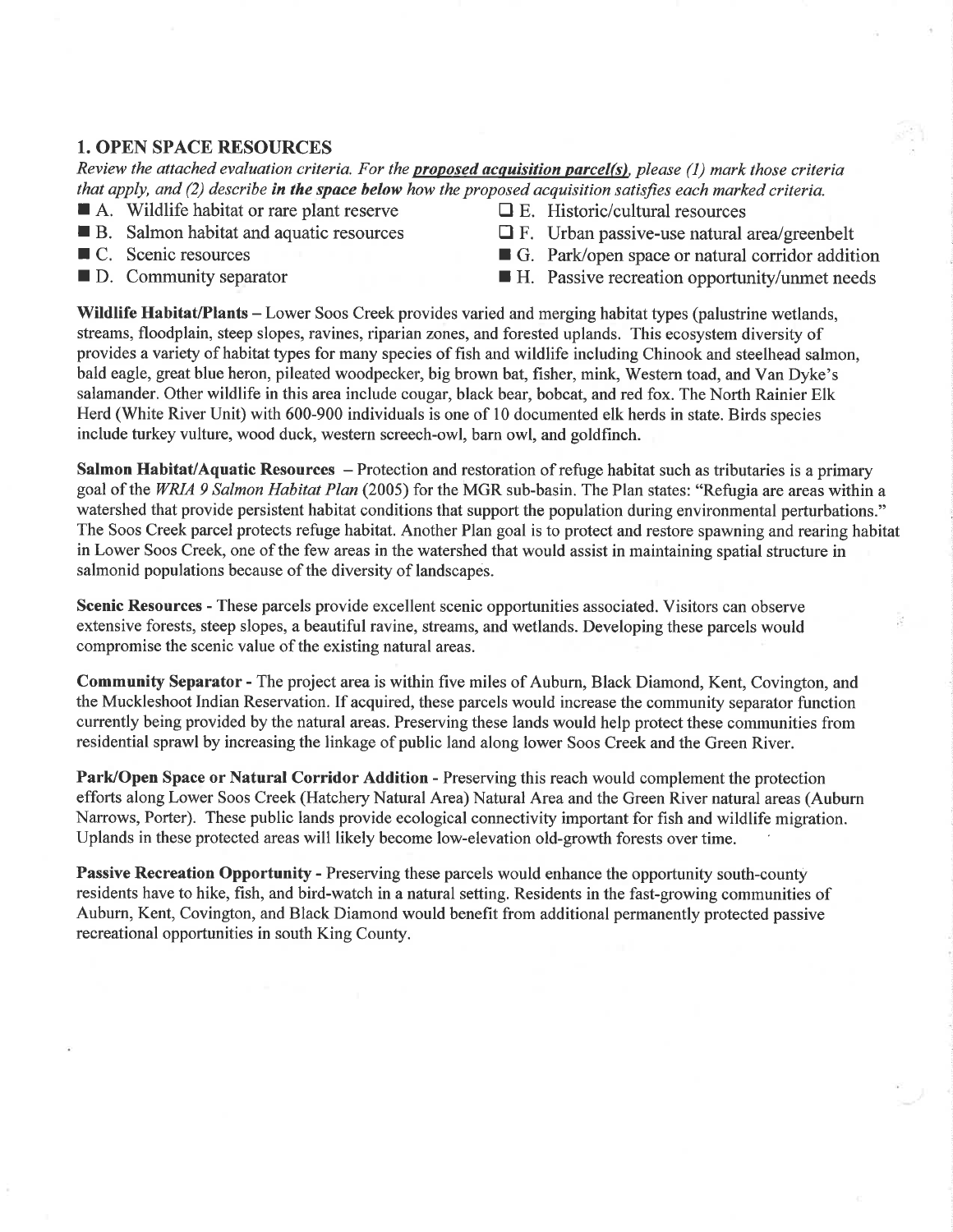# 2. ADDITIONAL FACTORS

For the **proposed acquisition parcel(s)**, please (1) mark all criteria that apply, and (2) thoroughly, yet succinctly describe in the space below how the proposed acquisition satisfies each marked criteria.

- A. Educational/interpretive opportunity
- $\blacksquare$  B. Threat of loss of open space resources
- $\blacksquare$  C. Ownership complexity/willing seller(s)/ownership interest proposed
- I D. Partnerships Describe any public or private partnerships that will enhance this project:
- E. Is the property identified in an adopted park, open space, comprehensive, or community plan?
- $\Box$  F. Transferable Development Credits (TDC) participation

Educational/interpretive opportunity - Preserving these parcels would provide educational and interpretive opportunities. The properties contain upland, steep slope, and riparian habitat, the benefits of which could be described in educational signage along trails. Reasons why this area is important to fish, wildlife, and water quality could be highlighted with signage. Visitors could also learn about the fish and wildlife habitat restoration projects planned for the three natural areas.

Threat of loss of open space resources - Residential development is permitted in this area. The parcels are accessible by maintained county roads, and water and electricity can be easily accessed. The properties provide beautiful settings for homes (adjacent to natural area, views, etc.). Protection would prevent undesirable management issues associated with residential development (tree clearing, livestock grazing, pets, noise, light, off-road vehicle use, etc.).

Ownership complexity/willing seller/ownership interest - King County DNRP has contacted all of the prioritized parcel owners. All are willing to negotiate an acquisition.

Partnerships - This acquisition effort is supported by the Green River Coalition and Friends of Soos Creek.

Is property identified in adopted park, open space, comprehensive, or community plan? - Support for acquiring land in the areas where the parcels are found is expressed in the WRIA 9 Salmon Habitat Plan (2006). Both lower Soos Creek and the Middle Green River are designated Wildlife Corridors in the King County Comprehensive Plan.

### 3. STEWARDSHIP AND MAINTENANCE

How will the property be stewarded and maintained? Does the property lend itself to volunteer stewardship opportunities? How will ongoing stewardship and maintenance efforts be funded?

Agency Participation - The maintenance and stewardship of these parcels will be the responsibility of KC DNRP. Stewardship of these sites will be a partnership between KC staff and community stewardship groups and volunteers. The three natural areas are currently managed exclusively for natural resource protection; the addition of these parcels to the KC natural area system would not change the management objectives of the natural areas or of the acquired parcel. However, the site management plan would be amended to include acquired parcels.

Monitoring and Maintenance - Baseline monitoring will be conducted immediately after property acquisition and include a site inventory. This information will provide a foundation for a site management plan, which will guide long-term monitoring, maintenance, restoration, and overall management. Monitoring and maintenance will be accomplished through volunteer work parties, paid staff, and contract crews. Adaptive management will be implemented to respond to other challenges observed through monitoring.

Signage. Inspection and Enforcement - Like all public land, these parcels have the potential to become illegal dumping areas and may draw partygoers or transients. However, these particular parcels have a fairly low risk of this happening because of distance from urban areas and lack of access. Signage would be placed at the site and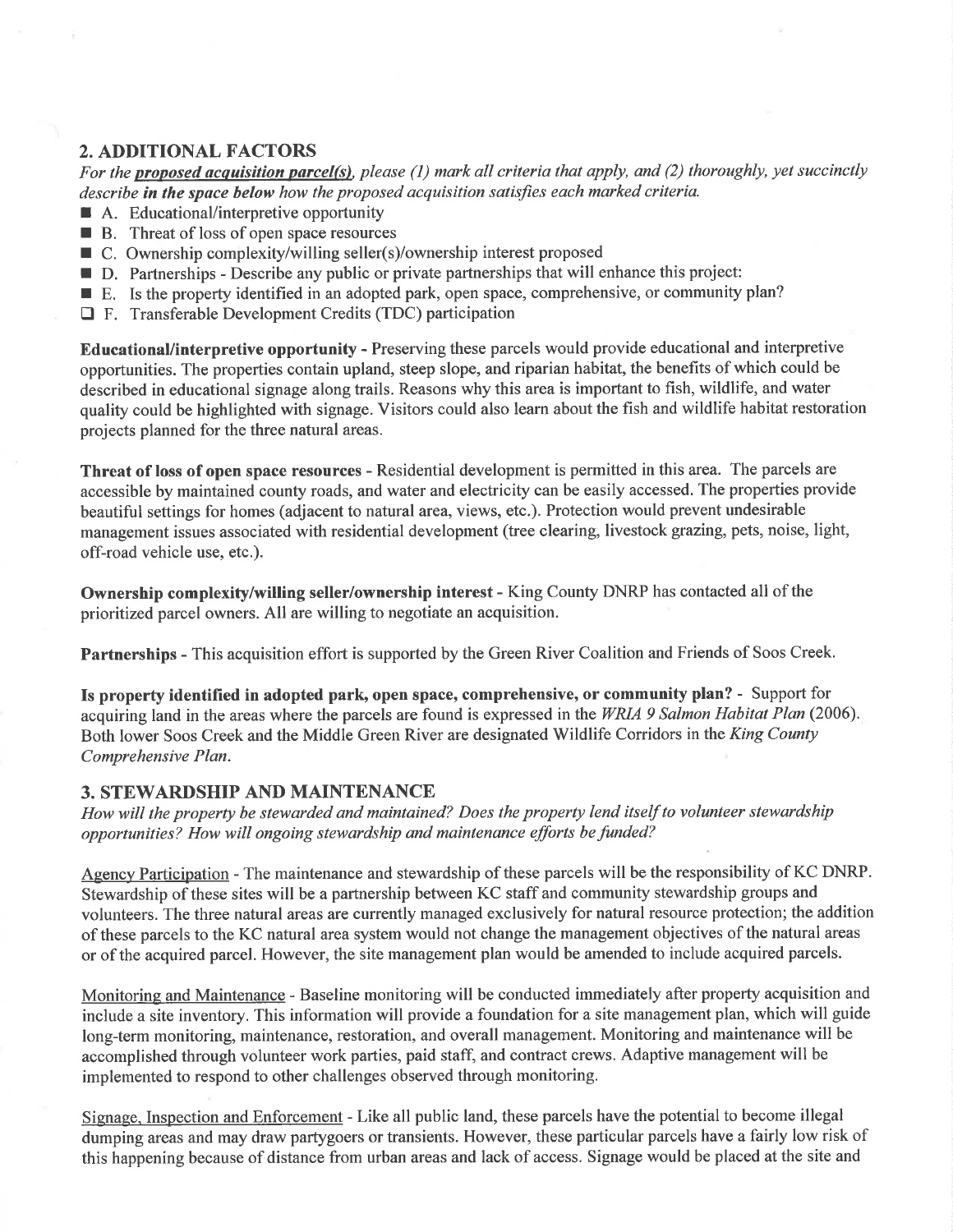regular park inspections would be conducted to discourage misuse. KC staff works closely with the KC Sheriff's Department to ensure enforcement of County Park System Codes.

Volunteers - Friends of Soos Creek have focused on the protection and restoration of this waterbody for over <sup>15</sup> years.

Trails - KC DNRP will develop a trails plan if one is considered appropriate on-site. Any trails that are constructed would be "soft" and consistent with the primary use of the site as an undeveloped natural area. Trail maintenance would be accomplished by KC staff and volunteers.

#### 4. PROJECT BUDGET

| <b>TOTAL CFT APPLICATION AMOUNT*</b> |  |
|--------------------------------------|--|

\*Allowable acquisition costs (Ordinance 13717): The disbursement of funds shall be made only for capital project expenditures that include costs of acquiring real property, including interests in real property, and the following costs: the cost of related relocation of eligible occupants, cost of appraisal, cost of appraisal review, costs of title insurance, closing costs, pro rata real estate taxes, recording fees, compensating tax, hazardous waste substances reports, directly related staff costs and related legal and administrative costs, but shall not include the cost of preparing applications for conservation futures funds.

#### Estimation of property value:

Briefly describe how land values have been estimated, i.e. appraisal, property tax assessment, asking price, letter of value or other means.

Budget estimates were correlated through market value comparison in KC appraisal files of comparable properties with similar site influences, and would be confirmed by appraisal prior to acquisition.

| <b>ESTIMATED PROJECT COSTS (dollars)</b>               |           |  |
|--------------------------------------------------------|-----------|--|
| Total property interest value                          | \$290,000 |  |
| Title and appraisal work                               | \$6,000   |  |
| Closing, fees, taxes                                   | \$8,000   |  |
| Relocation                                             | <b>NA</b> |  |
| Hazardous waste reports                                | \$0       |  |
| Directly related staff, administration and legal costs | \$16,000  |  |
| <b>Total Project Costs (CFT and other funds)</b>       | \$320,000 |  |

| <b>MATCHING FUNDS SOURCES</b>             | Date Expended or       | Match Funds Expended or |
|-------------------------------------------|------------------------|-------------------------|
|                                           | Committed              | Committed               |
| 2017 Parks Levy – Regional Open Space     | Requested via this CFT | \$160,000               |
| <b>Acquisition funds</b>                  | Application            |                         |
| <b>Total Matching Funds</b>               |                        | \$160,000               |
| (Based on 2-year requirement)             |                        |                         |
| <b>Unidentified Remaining Match Need:</b> |                        | <b>NA</b>               |
|                                           |                        |                         |

#### Unidentified remaining match need

Please discuss briefly how the unidentified remaining match need above will be met:

No additional matching funds are needed if 2017 Parks Levy funds are available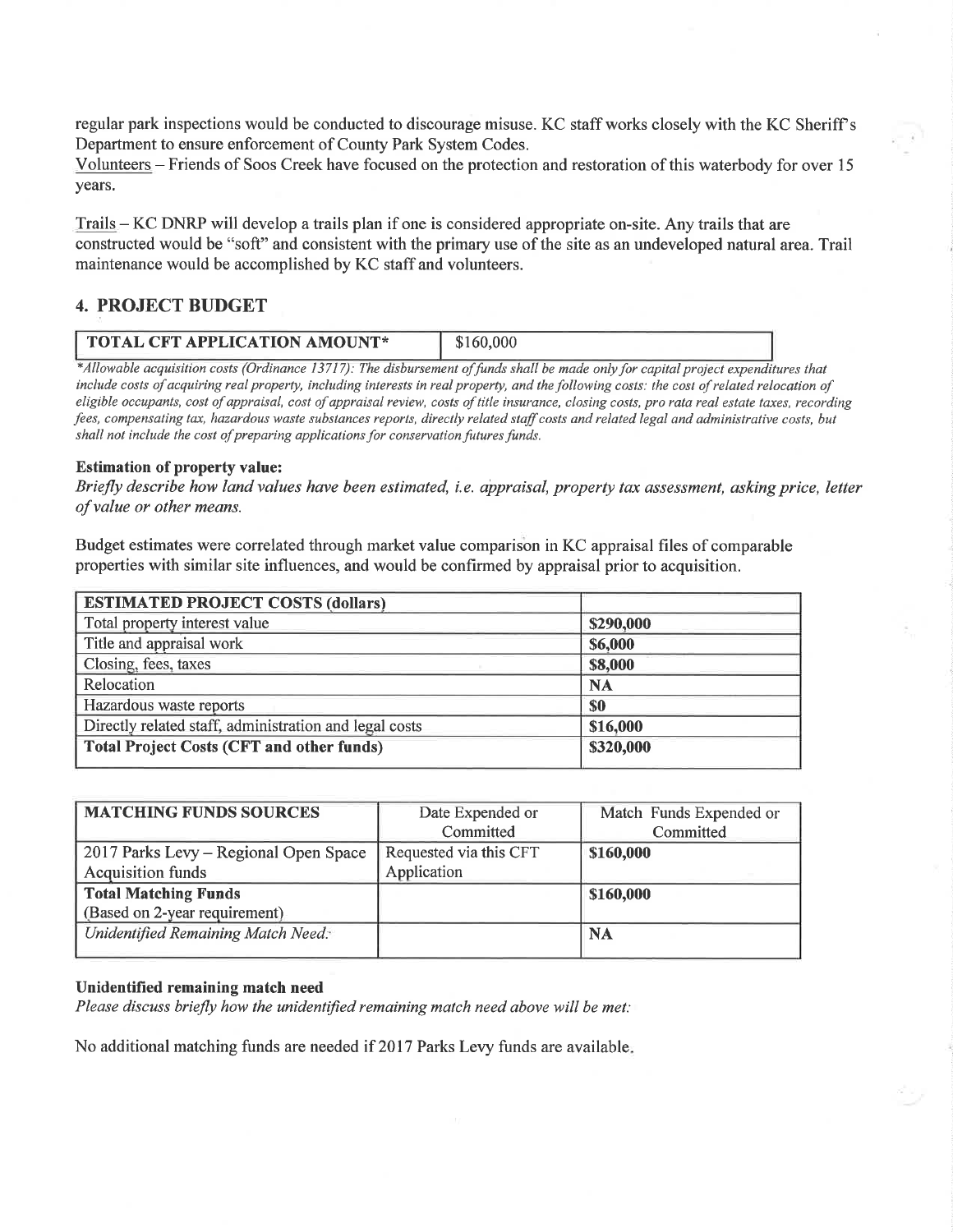## 5. IN\_KIND CONTRIBUTIONS FROM PARTNERSHIPS

| <b>Brief Activity Description</b> | Dollar Value of     | <b>Status</b>        | <b>Activity Date Range</b>     |
|-----------------------------------|---------------------|----------------------|--------------------------------|
|                                   | In-kind             | (Completed, or       | (When was activity completed?) |
|                                   | <b>Contribution</b> | Proposed in future?) | Or, date proposed in future)   |
| <b>TOTAL</b>                      |                     |                      |                                |

#### 6. ATTACHED MAP

Please attach a one-page,  $8\frac{1}{2}x\frac{11}{1}$  site map that shows the following:

- Each parcel proposed for acquisition in yellow or distinct shading and an indication of any parcel proposed for less than fee simple acquisition, such as a conservation easement;
- o Location of any proposed development to the site such as parking, trails or other facilities;
- Location of any proposed site restoration;
- o Existing public (local, state or federal) park or open spaces, labeled and shown in dark green or distinct shading;
- o Other permanently protected open spaces (private, non profit, institutional, etc.) shown in light green or distinct shading;
- . Major water courses such as creeks, rivers, lakes or wetlands;
- . Major roads, arterial roads or regional trails.
- . Map scale; The map should show approximately a one-mile radius around the proposed acquisition(s).